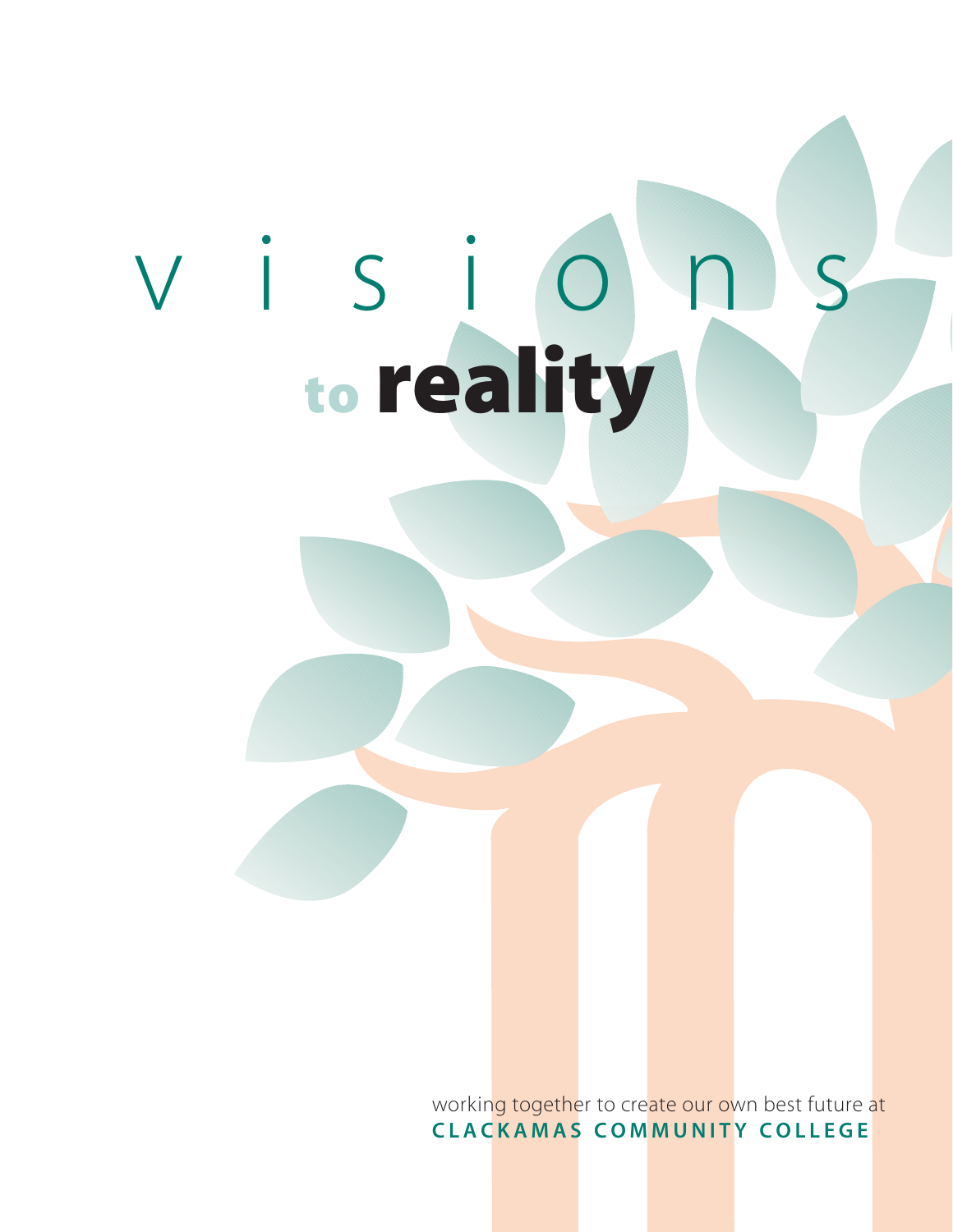### Clackamas Community College

is a values-driven organization. We have worked hard over the years to develop our purpose, mission, values, and ethics. These are the guideposts on our journey from visions to reality.

> The Banyan Tree is our symbol of organizational strength. Like the Banyan Tree, whose branches grow into the ground to become new trunks, Clackamas Community College is continuously growing into a stronger, healthier organization through the personal commitment and initiative of each student and staff member.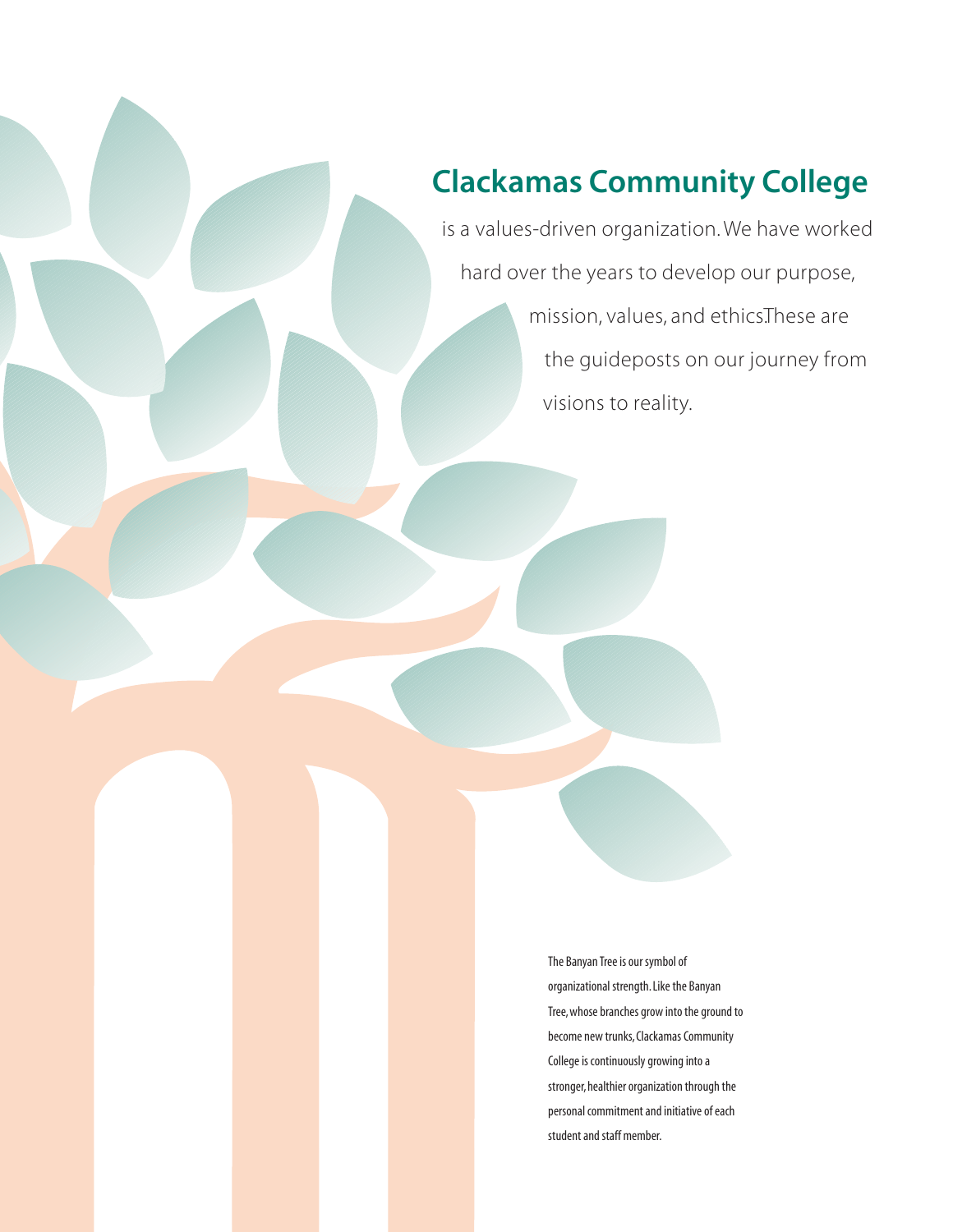

|                        | mission summary                                                      | 4  |  |
|------------------------|----------------------------------------------------------------------|----|--|
|                        | our purpose, mission, ethics and values at a glance                  |    |  |
| enningsing             | planning                                                             | 6  |  |
|                        | continuous improvement through visioning, acting and learning        |    |  |
|                        | planning cycle                                                       | 8  |  |
|                        | decision-making                                                      | 10 |  |
|                        | the vital role of the employee in the decision process               |    |  |
|                        | committees                                                           | 12 |  |
|                        | college-wide committees, task forces and representative associations |    |  |
|                        | glossary                                                             | 13 |  |
|                        | a brief description of key groups and planning terms                 |    |  |
|                        | <b>CCC mission statement</b>                                         | 14 |  |
| "CCC was the best plan | CCC's purpose, mission, philosophy, ethics, goals, and values        |    |  |



for meeting my goals." Molly Stanley, former ASG president



"CCC programs have given me a better life and bright future." Fernando Calderon, welder and former GED/ABE student

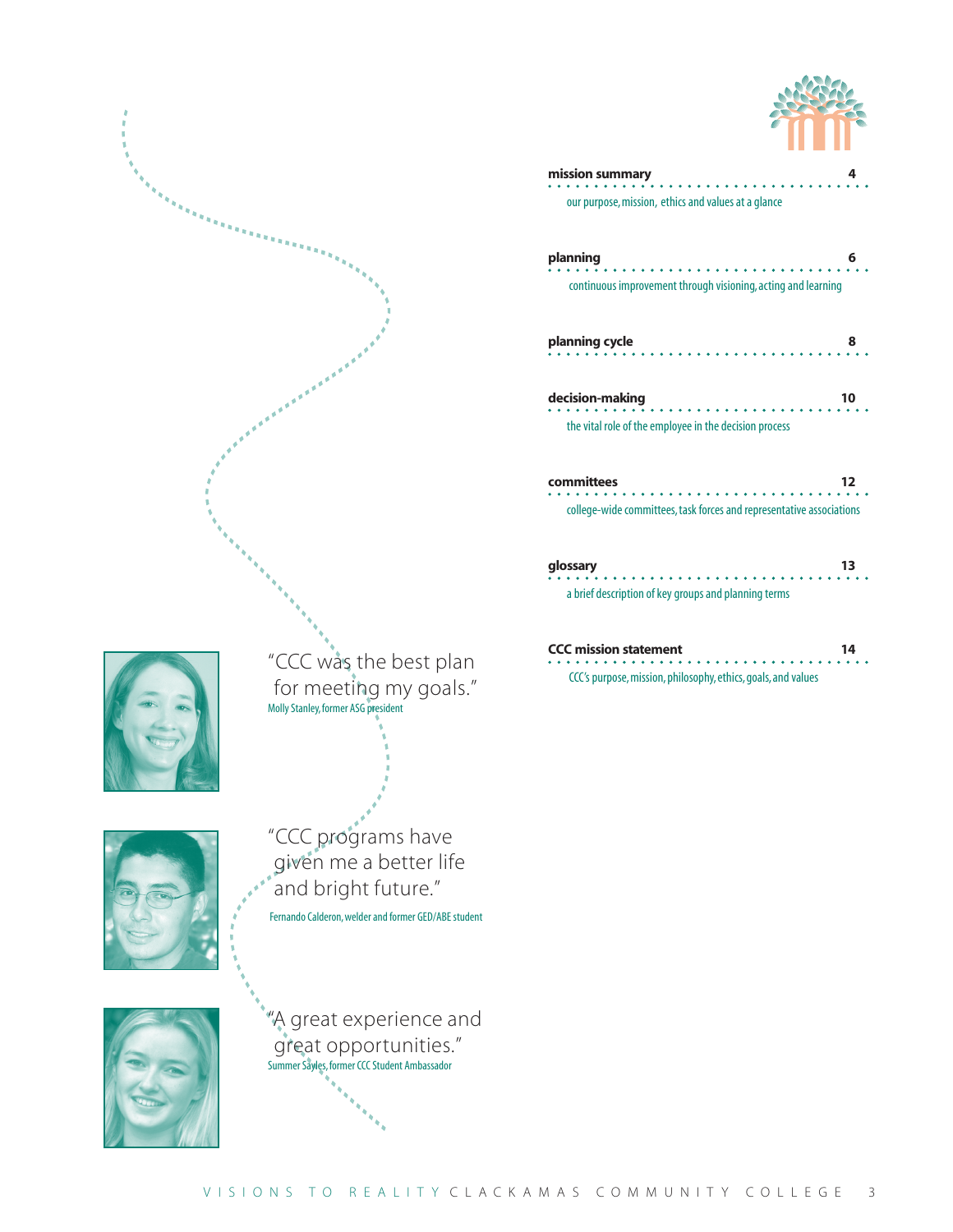

Creating lifetime opportunities for success through responsive education.

### our mission

To serve the people of the college district with quality education and training opportunities that are accessible to all students, adaptable to changing needs, and accountable to the community we serve.

### our ethics

To perform our jobs in a way that fosters personal growth and academic excellence, recognizes the inherent goodness of all people, models personal and academic integrity, respects diversity, and shows concern for the needs and feelings of others.

### our values

Community: The college staff holds the institution in trust for the citizens of the district.

Students: The college exists to enable students to earn a college education, prepare for the world of work, and learn how to learn.

Staff: All college personnel contribute to and support the educational mission of the college.

Diversity: The college is committed to building awareness of cultural diversity on our campus and in our community.

Environment: The college accepts responsibility as a steward of the environment, not only to teach environmental principles, but also to model appropriate environmental behaviors.

Decision-making: The college maintains an open and inclusive organizational structure which enables all staff members to participate in the decision-making process.

Instruction is central to the mission of the college. We foster a climate that is supportive of students and instructors as key components of the learning process. We seek to develop and maintain opportunities, resources, and strategies that support flexible, responsive instruction to meet diverse and changing student needs in a rapidly evolving educational environment.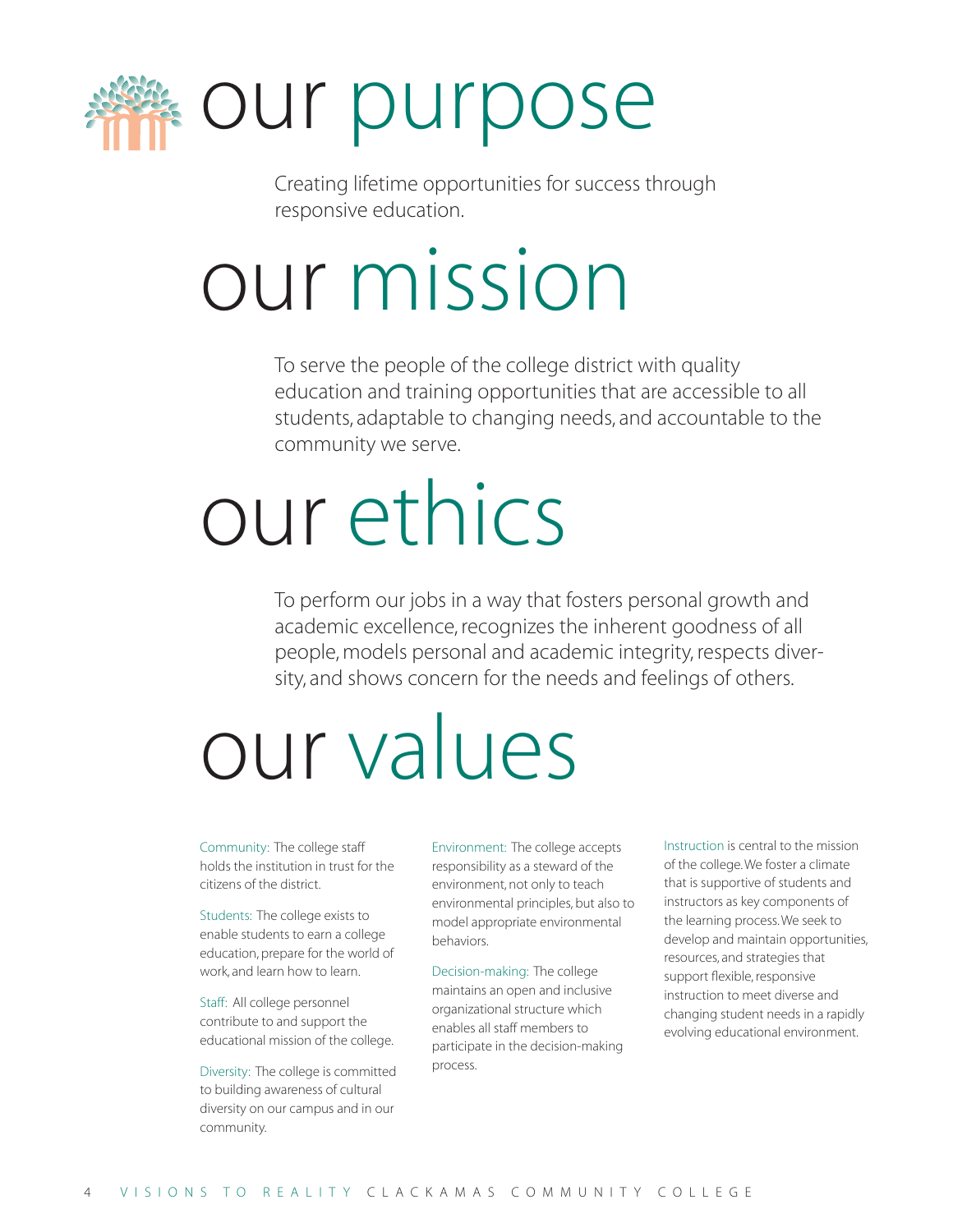

### Dear Colleagues:

The symbol on the front of this document is an important one. The Banyan Tree, the representative image of Clackamas Community College, has multiple trunks and deep roots for strength, breadth and stability.

Like the Banyan Tree, the college is nourished by an infusion of talent, creativity and commitment. This "Visions to Reality" document, which serves as a guide to our collective decision-making now and in the future, shows the result of campus-wide involvement in creating the strongest, most deeply rooted college value statement we can develop.

In developing these visions, we were guided by one core value — students must come first. This straightforward statement forms the foundation of what we do, why we do it, and what we believe in.

Any college is a large, complex organization, with many constituencies and stakeholders. Clackamas is not different in that respect. However, in more than 35 years in community college education, I have never seen a college more inclusive in its decision-making and more dedicated to student success.

I invite you to read this document, which contains the strongest combined thinking and planning of our students and staff. Our vision continues to focus on student success, and we believe that the talent, creativity and dedication of our collective planning process provide the fertile soil for continued growth and progress.

Sincerely,

Toanne huessbell

Joanne Truesdell President Clackamas Community College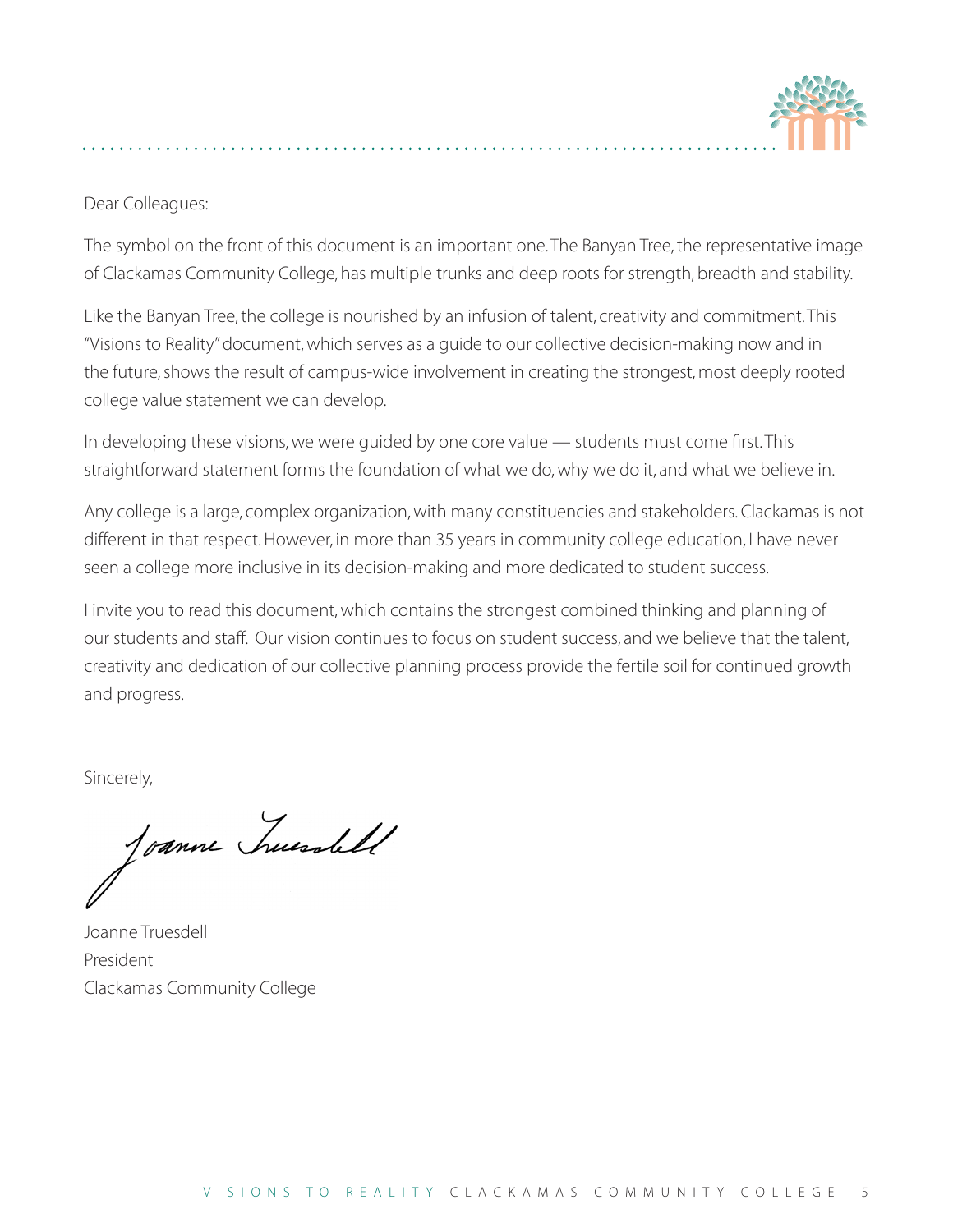

The goal of our planning process is to link what we do to what we believe, to ensure that our budget and policy decisions reflect our purpose, mission, and values.

### visioning (planning)

- review mission, goals, values
- identify strategic priorities
- establish outcomes
- develop improvement plans
- update strategic plans
- build proposed budget

### learning (accountability)

- gather & analyze student success data
- analyze effectiveness measures
- produce college profile
- review recommendations for new priorities
- make enrollment projections

## acting (implementation) • implement plans

- address issues & concerns
- discuss strategic issues
- monitor strategic priorities
- make policy & budget decisions
- support & coordinate

### annual planning cycle

Our annual planning cycle facilitates thorough review and updating of CCC's strategic priorities. Each fall, departments review their outcomes, develop plans for improvement, and recommend new priorities for the college. These plans are summarized by the divisions and forwarded to President's Council for review. Council also considers recommendations by committees, reviews the status of the college's institutional effectiveness measures and strategic plans, and examines other internal and external information. Based on these reviews and analyses, Council updates the college's strategic priorities, develops a list of critical issues for future monitoring, and identifies next year's strategic focus.

### why do we plan?

We plan so that we can

- keep our focus on student success
- direct resources toward our most important priorities
- respond effectively to educational needs and opportunities
- learn together from a shared base of information
- strengthen sense of community across all segments of the college
- be accountable to our students and community
- satisfy government requirements by demonstrating the outcomes of our work.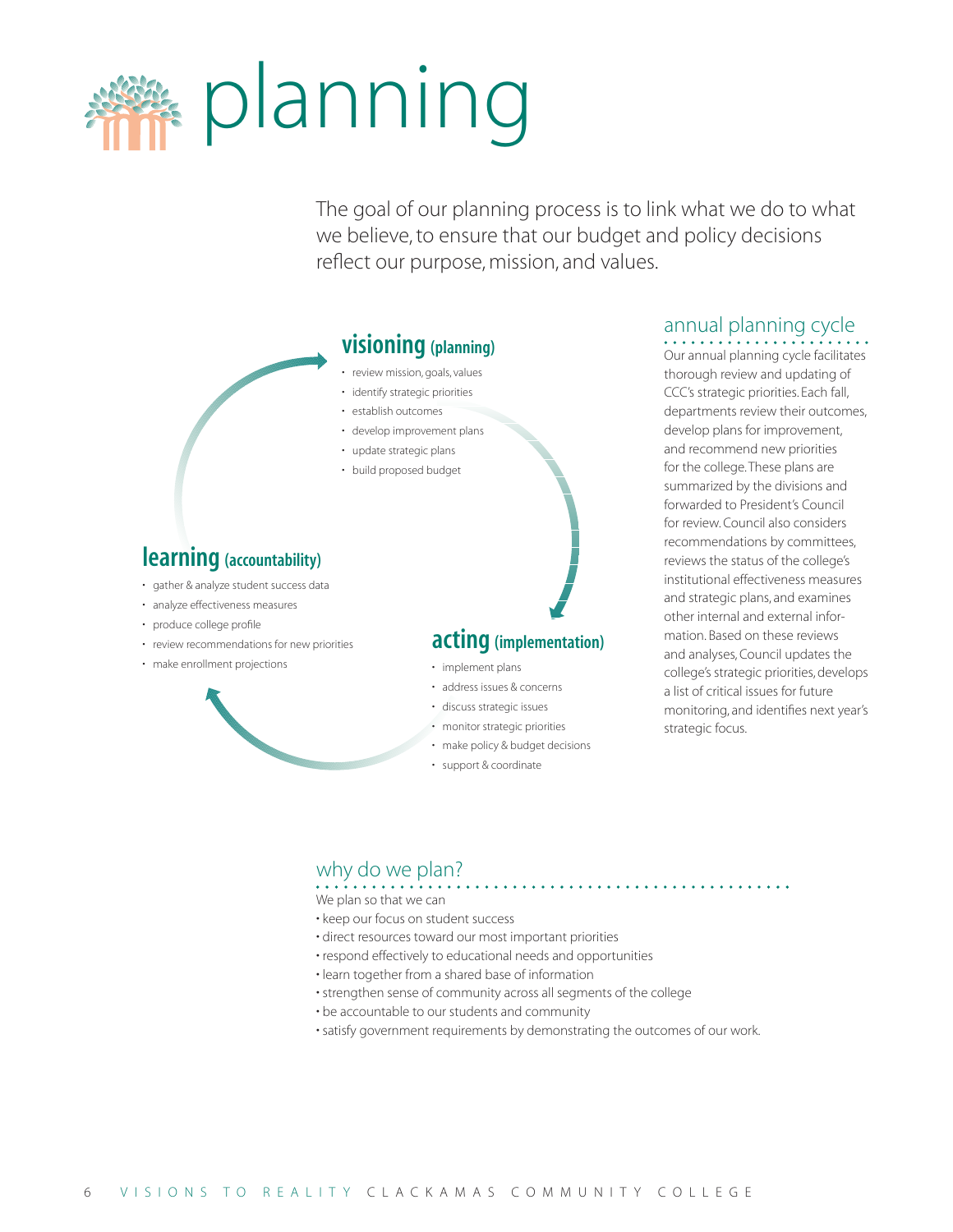

### planning template

. . . . . . . . . . . . . . . The basic building block of our annual planning cycle is the Departmental Planning Template. All college departments use this template each fall to review their missions, assess outcomes, and identify future needs and opportunities.

### Departmental Mission

• Modify department mission as needed based on assessment

### Departmental Assessment

- What were the results of last year's outcomes and plans?
- What was accomplished? What was unmet?
- Are there other accomplishments that should be highlighted?
- Are there new issues or challenges to be addressed?
- Does department have data needs that are not being addressed?

### Departmental Outcomes

- Modify department outcomes based on assessment.
- Make outcomes measurable.
- Identify one departmental outcome related to retention.

### Departmental Plans

- What do you plan to do to continue to improve and enhance outcomes?
- Identify budgetary needs to be addressed.
- Indicate any major technology equipment or upgrades needed.
- Identify one or more new retention activities for department.

### Ideas for the College

- What new opportunities and challenges do you see for the college?
- How can the college take advantage of these opportunities and meet these challenges?

|                     | fall                                               | winter                                             | spring                                             | periodic                        |
|---------------------|----------------------------------------------------|----------------------------------------------------|----------------------------------------------------|---------------------------------|
| departments         | Update planning templates                          | Develop base budgets, decision packages            |                                                    | Identify issues & priorities    |
|                     | <b>Evaluate outcomes</b>                           | <b>Fyaluate outcomes</b>                           | Evaluate outcomes                                  |                                 |
|                     | Quarterly Board Reports                            | Quarterly Board Reports                            | Quarterly Board Reports                            |                                 |
| divisions           | Review Planning Templates                          | Produce synthesis of department plans              |                                                    | Identify issues & priorities    |
|                     | Evaluate outcomes                                  | Evaluate outcomes                                  | Evaluate outcomes                                  |                                 |
|                     | Quarterly Board Reports                            | Quarterly Board Reports                            | Quarterly Board Reports                            |                                 |
| college council     | Review planning & accomplishments<br>of committees | Review planning & accomplishments<br>of committees | Review planning & accomplishments<br>of committees | Identify issues & priorities    |
|                     | Analyze enrollment projections                     | Develop proposed budget                            | Analyze input issues & priorities                  | Review mission, goals, & values |
| president's council | Develop strategic financial plan                   |                                                    | Review strategic plan updates & trends             | Identify issues & priorities    |
|                     |                                                    |                                                    |                                                    |                                 |
|                     | Develop budget quidelines                          |                                                    | Develop strategic priorities                       |                                 |
|                     | Review Measures of Institutional Effectiveness     | Review Measures of Institutional Effectiveness     | Review Measures of Institutional Effectiveness     |                                 |

### VISIONS TO REALITY CLACKAMAS COMMUNITY COLLEGE 7

### annual budget process

The yearly budget process starts with general budget guidelines established by President's Council. Budget originators in each department adjust and reallocate their base budgets as needed and may submit decision packages (requests for additional resources beyond base budgets). President's Council reviews the strategic financial plan and all decision package requests, then develops a proposed budget which reflects the college's strategic priorities. This proposal is forwarded to the Budget Committee (composed of the Board of Education plus seven other district residents appointed by the Board) for review and approval. It is then sent to the Board of Education for adoption.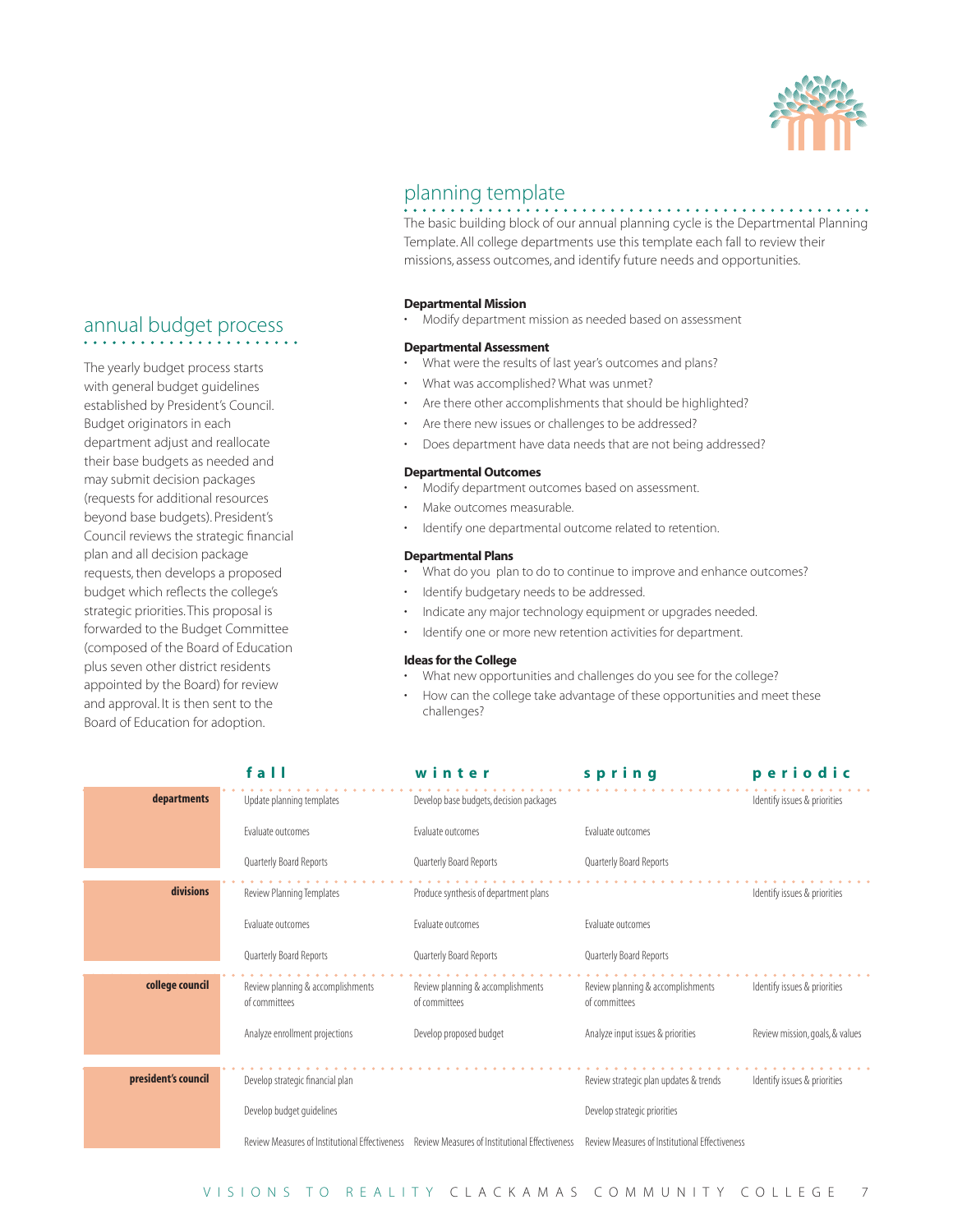## **a** the planning cycle

The goal of our planning process is to link what we do to what we believe, to ensure that our budget and policy decisions reflect our purpose, mission and values.

Planning at CCC is an ongoing process in which each employee participates through the college's working groups, review groups and committees. Short-term, operational decisions are made every day at every level of the college. Long-term planning—what we call our VISIONS process—follows a cycle that can be broken down into three parts:

- 1. Visioning: planning and setting goals and strategic priorities upon which we will base future decisions.
- 2. **Acting:** actual decision-making and implementation of our plans.
- 3. **Evaluating:** gathering information and the outcomes of our actions, so that we can make any needed adjustments as we go into the next round of visioning.

This planning cycle is designed to help us achieve our goal of a healthy organization, founded on a strong sense of community and a commitment to communication and continuous learning and improvement.

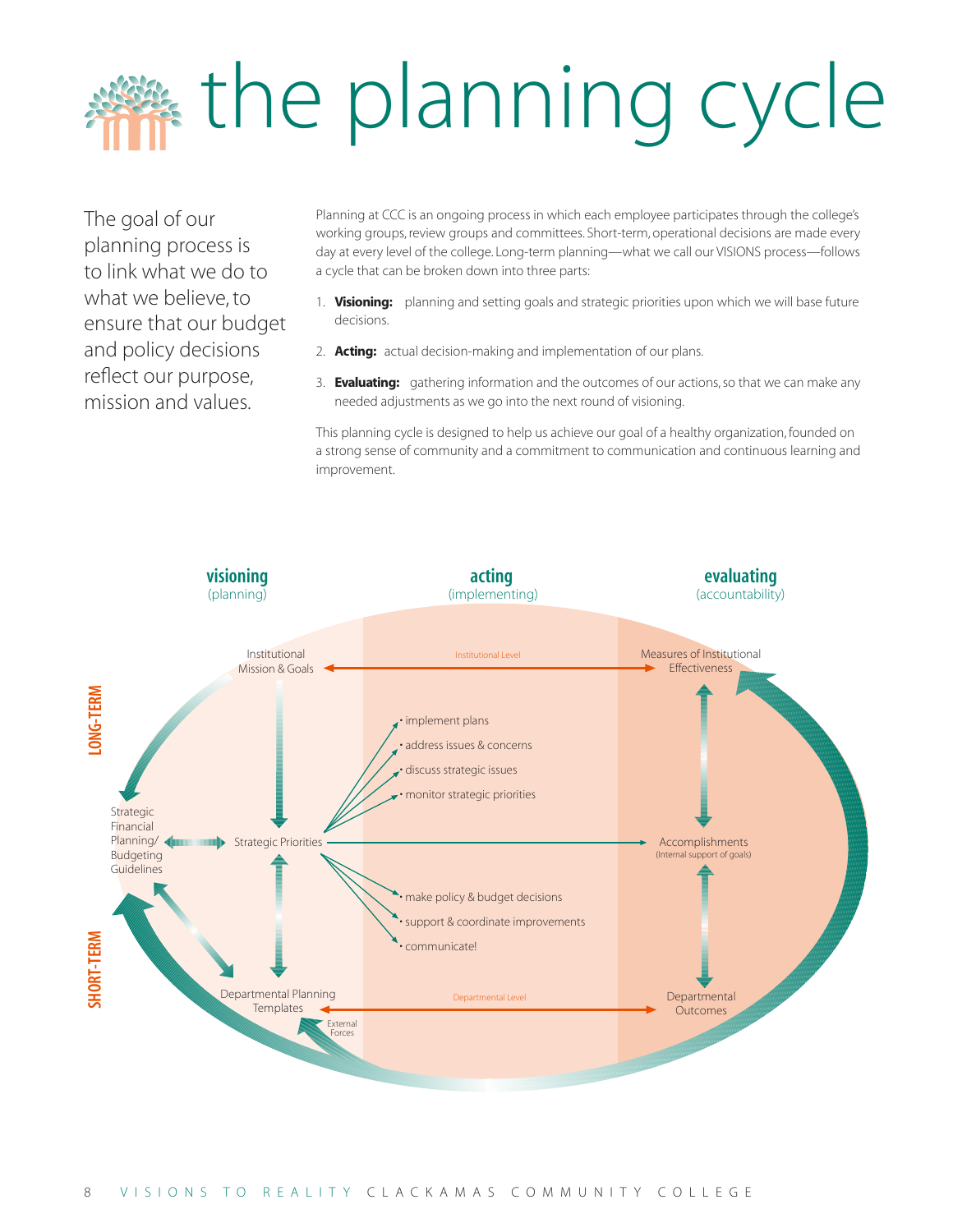### decision-making



We strive to maintain an open and inclusive organizational structure which enables all staff members to participate in the decision-making process. Every employee is urged to play an active role in this process, and needs to have a clear understanding of how he or she is connected to this network.

"We believe that every staff member is a problem solver, with the right and the responsibility to identify and resolve issues they encounter on the job." CCC Values Statement

Ask yourself: How can I • improve service to our students? • respond to emerging needs? • take advantage of new opportunities? • operate more efficiently? • create a better future for CCC?

For a complete list of college committees, see page 12. Each of us is connected to the college's informationsharing and decision-making network on several levels, beginning with our own departmental work group. We meet regularly within our departments to review issues pertaining to our own area of operation. These issues are resolved directly whenever possible, or else referred with recommendations to our division dean or appropriate council for review.

We can also enter into the decision-making process through CCC's college-wide network of councils, committees and taskforces. These work groups are organized to promote free information sharing and gather the widest possible input from across the college community. Community input—through the Board of Education, the College Foundation, and advising committees—is also an integral part of the college decision-making process at all levels. By drawing upon our collective strengths and engaging the community, we continue to provide quality education accessible to all students, adapt to changing needs, and remain accountable to the community we serve.

Individual Staff and Students lie at the heart of the entire decisionmaking process. The relationship between the college and these individuals provides the institution's essential purpose: to provide quality education to students and support for staff.

College Council addresses operational issues across the college, hears committee reports, provides updates from other college-wide meetings, and serves as a forum for discussion of major college issues as they arise. Membership includes Deans, Association Representatives, two representatives from each division, and all other interested parties.

**Committees & Task Forces bring staff** and students together to focus on college-wide issues and solve problems. Many decisions, recommendations, and budget needs are framed here. Task forces are brought together as needed and to focus on specific issues and solve problems within a limited time-frame.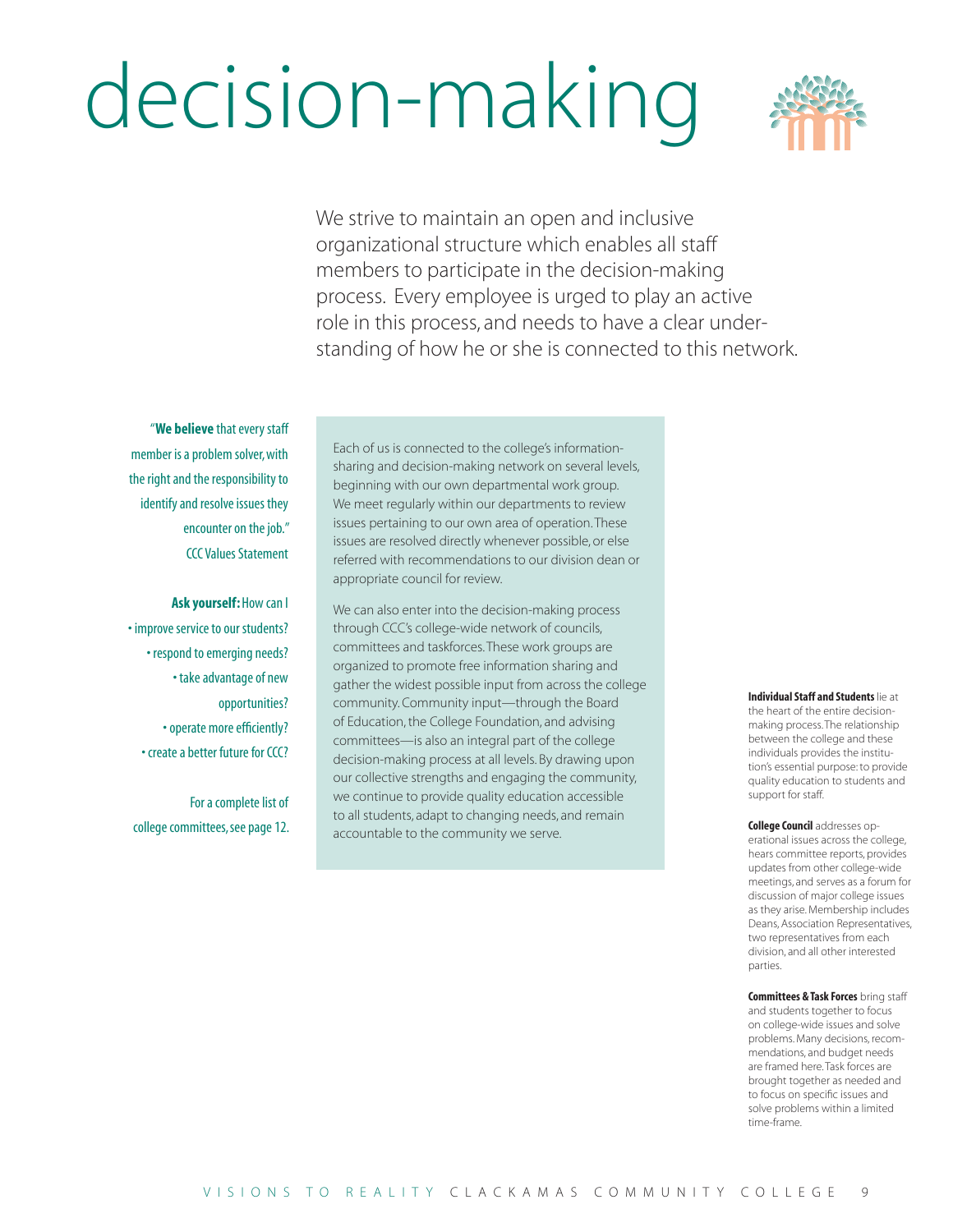### Representative Associations

**Committees** 

identify and review issues of concern to their constituents (full- and part-time faculty, classified staff, exempt staff, and students) and review recommendations and proposals referred by President's Council, College<br>Council, or other groups.

**Executive Council** is a sub-group of the President's Council which meets weekly to resolve matters related to legal, personnel and collective bargaining issues; frames and focuses issues for President's Council, the Board of Education, and other college groups; and makes decisions where immediate action is required. Membership includes the President, Vice-Presidents, and the Dean for College Advancement.

President **Executive Council** 



The Board of Education, seven members elected to represent the citizens of the college district, makes final decisions on all matters of college policy.

**District Residents** 

Board of Education

> The President acts as the liaison from the college staff to the Board of Education. The Board delegates the day to day management of the institution to the president.

President's Council coordinates college-wide planning and communication, sets goals and strategic priorities, develops the proposed budget, and makes policy recommendations to the Board of Education. Membership includes the President, Vice Presidents, Dean for College Advancement, and Association Presidents.

The College Foundation brings together key business and community leaders to raise funds and friends for the college.

**Divisions** synthesize departmental plans and budgets, refine key issues and priorities, and provide support and coordination for departmental improvements.

The Deans Meetings are weekly staff meetings of Deans under the Vice President of Instructional Services and the Vice President of College Services. Joint Deans meetings are scheduled as needed.

**Departments** are the basic building blocks of college planning. They identify key issues, set standards, assess outcomes, and plan for improvements. New priorities and budget proposals start here.

Vice Presidents' (Department Chairs') **Meeting** occurs quarterly, allowing department chairs to identify and address issues cutting across multiple divisions and departments.

Advisory Committees, made up of local industry professionals, provide advice and guidance to specific areas of the college and assist in program development.

the decision-making network at CCC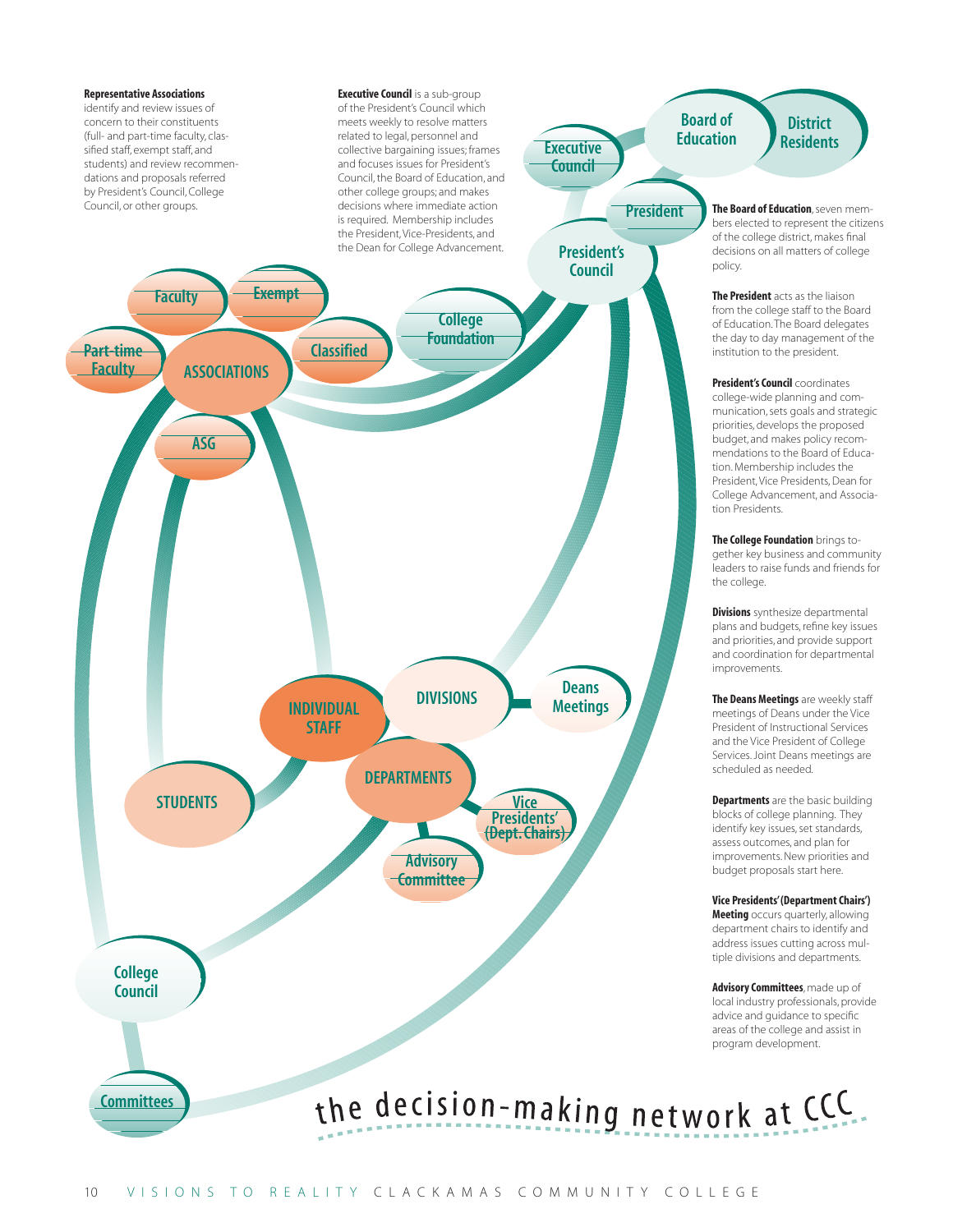### committees



College-wide Committees and Task Forces address college-wide issues and report to the College Council, which refers certain issues to President's Council. The committee chair manages the committee's charge, maintains and posts meeting minutes and agendas, and ensures that each committee member is involved in the decision-making process.

Clackamas Community College stresses the importance of involving representatives from all constituencies—Full-Time Faculty, Part-Time Faculty, Classified Staff, Exempt Staff, and Student Body—to the extent possible, drawing upon the diversity of talents and perspectives embodied in the college community.

Committees are usually staffed by the different constituent associations or deans, and staff should express interest in committee participation to their departments and associations. Most positions on these committees rotate membership every three years, and additional rotating terms are assigned as needed. Reporting calendars vary depending on the scope of issues being discussed. Part-Time Faculty representation on several designated committees is paid for by the college.

For up-to-date information on current committee charges, membership, and participation opportunities, just click on the "committees" link on the FYI Today screen, or go to F:\1MINUTES\CollegeCouncil\03-04\CommitteeList

### representative associations

### Clackamas Community College Association of Classified Employees

CCCACE represents the interests and concerns of support staff in college decision-making, collective bargaining and personnel issues.

### Clackamas Community College Part-Time Faculty Association

CCCPTA represents the interests and concerns of part-time faculty in college decision-making, collective bargaining and personnel issues.

### Clackamas Community College Education Association

CCCEA represents the interests and concerns of full-time faculty in college decision-making, collective bargaining and personnel issues.

### Clackamas Community College Associated Student Government

ASG provides leadership for student activities and represents the interests of students in college decision-making.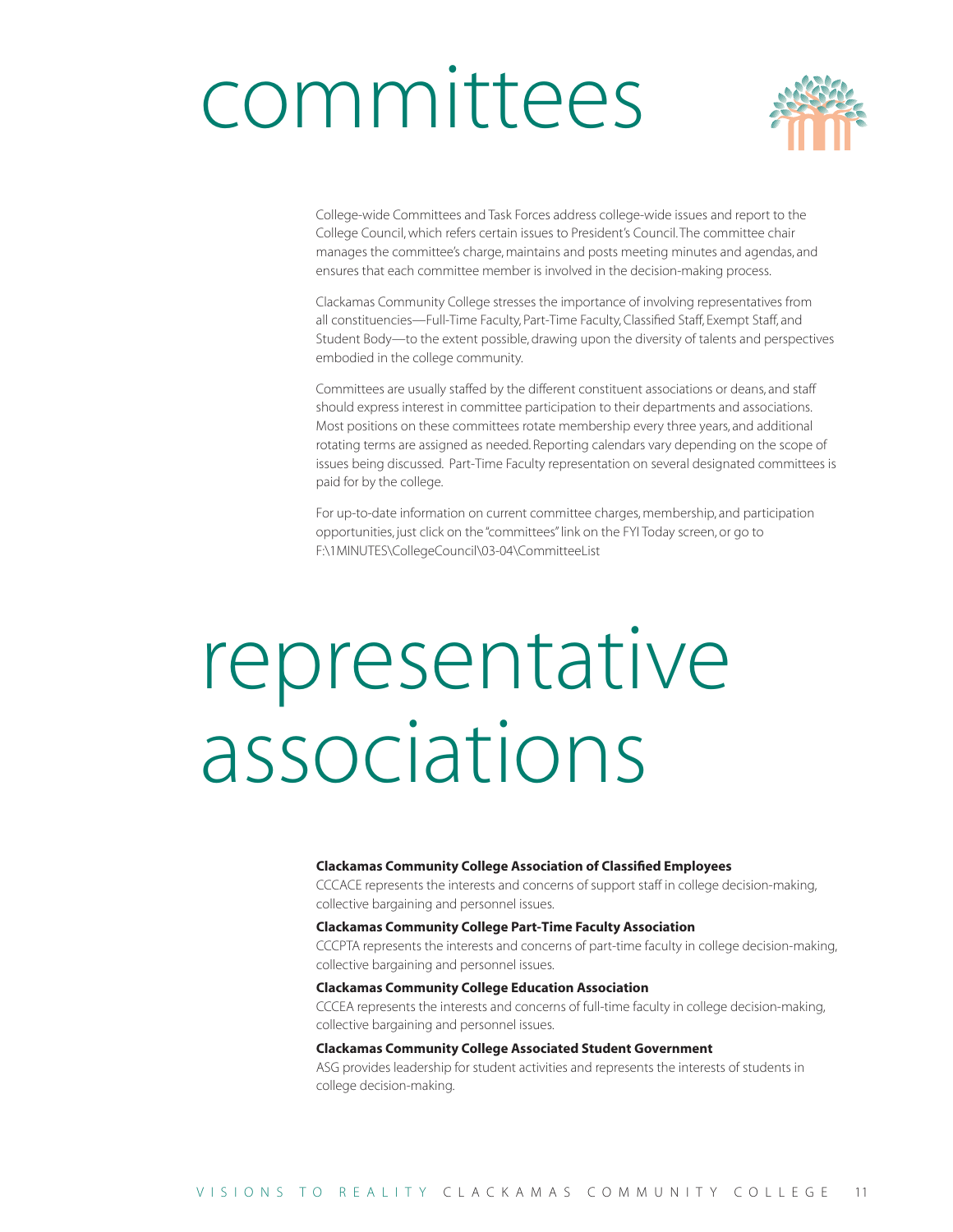

### purpose

Creating lifetime opportunities for success through responsive education

### mission<br>••••••••••••••••••••••••••

To serve the people of the college district with high quality education and training opportunities that are accessible to all students, adaptable to changing needs, and accountable to the community we serve.

### core themes

Our core themes describe the essential elements of our mission fulfillment. They are:

- Academic Transfer We provide education that results in successful academic transfer to a four-year institution.
- Career and Technical Education We provide education and training that reflect the economic needs of the community and region and lead to successfully attaining employment.
- **Essential Skills** We provide education that supports high school completion and learning English, and develops essential skills such as mathematics, reading and writing.
- Lifelong Learning We provide diverse special events, enrichment programs, and continuing education opportunities and develop strong partnerships with our community agencies.

### CCC is:

- accredited by the Northwest Commission on Colleges and Universities
- a publicly supported, community- based organization, governed by a locally elected Board of education
- operating within available resources from student tuition and fees, local property taxes, state funds, and additional resource develop- ment activities (i.e., state and federal grants, individual and corporate gifts, etc.)

### philosophy

The college's mission is implemented with a commitment to being accessible, adaptable, and accountable.

### The college endeavors to be accessible by:

- maintaining an open-door admissions policy
- keeping tuition and fees as low as possible and maintaining financial aid programs
- informing our public about available programs and services
- encouraging student success through appropriate course placement, effective instructional strategies, recognition of diversity of learning styles, and commitment to student support
- surmounting the geographical, physical, educational, psychological, and financial barriers that exist for district citizens
- encouraging free and open exchange of thoughts and ideas
- welcoming students and staff of diverse backgrounds and cultures.

### The college endeavors to be adaptable by:

- asking district citizens, businesses and other community groups what programs and services are needed
- maintaining flexibility in planning, budgeting, programming and staffing practices so that resources can be shifted as needs change
- cooperating with other organizations to respond to common challenges
- maintaining instructional and student support programs which recognize the diversity of learning and cultural styles
- building productive partnerships with business and industry.

### The college endeavors to be accountable by:

- maintaining appropriate standards of performance for all programs, courses and services
- involving citizens in the budget process, the planning process, and in program development and review
- conducting regular performance reviews for all college staff members
- continuing efforts to make the most effective use of college resources
- evaluating the effectiveness of educational programs and services by measuring student outcomes.

### ethics

Clackamas Community College is dedicated to personal growth and academic excellence. Each member of the college community—students and staff alike shall strive to:

- recognize the inherent goodness of all people and honor the humanity that joins us
- practice personal and academic integrity, respecting the dignity, rights and property of all persons
- encourage diversity, striving to learn from differences in people, ideas and opinions
- demonstrate concern for others, their feelings and their needs, and treat them as we wish to be treated ourselves.

### goals

### The college has established the following goals to guide our planning:

### Breadth of service

by responding effectively to the needs of our varied constituencies.

### Quality of education

by striving to achieve the highest quality of teaching, learning and student success.

### Commitment to values

by aligning our organizational systems to the achievement of our Institutional Values.

### A healthy organization

by promoting a strong sense of community with a commitment to communication, continuous learning and improvement.

### Resources to succeed

by securing and sustaining human and financial resources and facilities to fulfill our mission.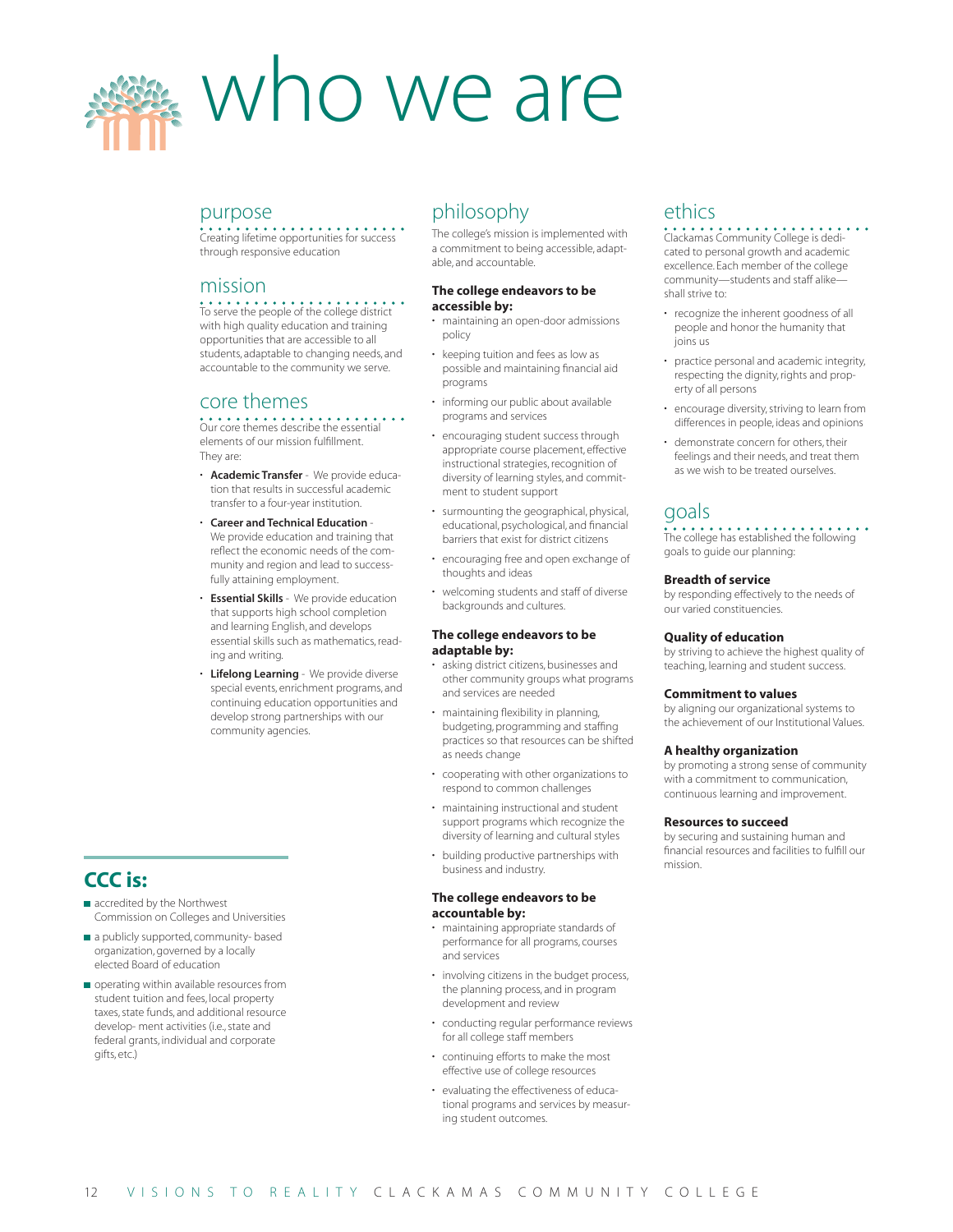### who we are (continued)



### values

In order to ensure quality service to our community and students and a fulfilling work environment for our staff, we subscribe to the following institutional values:

### **Community**

The college staff holds the institution in trust for the citizens of the district. We believe that:

- our service and instruction shall always strive to meet the highest standards
- the college exists in a dynamic environment which encourages innovation, selfevaluation and continuous improvement
- the preservation of the college in the pursuit of its mission must take priority over individual concerns while safeguarding the rights and dignity of staff or students
- academic freedom and the free exchange of ideas are essential elements of the college.

### **Students**

The college exists to enable students to earn a college education, to prepare for the world of work, and to learn how to learn. We believe that:

- students can grow toward full potential as they experience the joys of discovery and participate in the rigors of study
- all students possess inner resources which can be developed and refined
- students have the right to enroll in classes appropriate to their ability levels
- students must take an active role in their own learning to make their educational experiences meaningful
- students should respect the diversity and dignity of all persons.

Goals developed and adopted by

the VISIONS Group, May 1993.

### Purpose, Mission, Philosophy,

Code of Ethics, and Values updated

and adopted by the CCC Board of

Education, December 1994.

Instructional Values adopted by the VISIONS Group, May 1996.

Core Themes adopted in 2011.

### Staff

All college personnel must contribute to and support the educational mission of the college. We believe that:

- every staff member is a problem solver, with the right and the responsibility to identify and resolve issues they encounter on the job
- staff members must develop and maintain a strong interest in the growth of students and the community we serve
- effective communication and cooperation among staff members is necessary to fulfill the college mission
- staff members are responsible for seeking opportunities for continued professional growth
- the college is responsible for providing professional development opportunities for staff
- each staff member is entitled to fair and honest treatment by the college.

### **Diversity**

The college is committed to building awareness of cultural diversity on our campus and in our community. We believe in:

- respecting the inherent right of all persons to live with dignity and freedom
- respecting individual rights of expression
- setting a standard for the larger community by promoting tolerance, communication, and understanding among people with differing beliefs, color, gender, cultures and backgrounds
- encouraging affirmative action for students and staff
- providing opportunities (curriculum development, art exhibits, theatrical presentations, special events) for increasing our awareness of cultural differences and personal life-style preferences within our college and the community.

### Environment

The college accepts responsibility as a steward of the environment. In all areas of the college's operations, we will be proactive in protecting the environment. Our educational role is not only to teach environmental principles but also to model appropriate environmental behaviors. To implement our role, we will:

- encourage students and staff to practice behaviors consistent with the preservation of a clean and safe environment
- minimize the creation of waste and repair, reuse, and recycle materials whenever possible
- provide facilities that are safe and free from environmental hazards
- use the most energy efficient systems available in the physical operation of the college and make energy conservation a priority when planning new facilities and retrofitting existing facilities
- purchase earth-friendly products whenever feasible and consider environmental effects when we plan investments in buildings, equipment, maintenance, and repairs
- maintain a landscape that provides opportunities for environmental awareness, learning, and enjoyment by using the most environmentally compatible methods available for upkeep
- evaluate our own performance through formal audits and by listening carefully to the observations of employees and others on ways we can improve.

### Decision Making

The college maintains an open and inclusive organizational structure which enables all members of staff to participate in the decision-making process. We believe that:

- institutional direction is driven by information received from the staff, the students and the community
- all employees should have a clear understanding of how they are connected to the decision-making process
- we achieve a balance of decentralized and centralized decision making
- we maintain a dynamic and continuous organizational audit with the goal of continuous improvement
- we are flexible and able to develop contingency plans to adjust to a changing environment
- we are constantly in the process of defining and dispelling ambiguity but are able to accept a certain amount of uncertainty
- we are constantly seeking direction from the community in policy and curriculum development.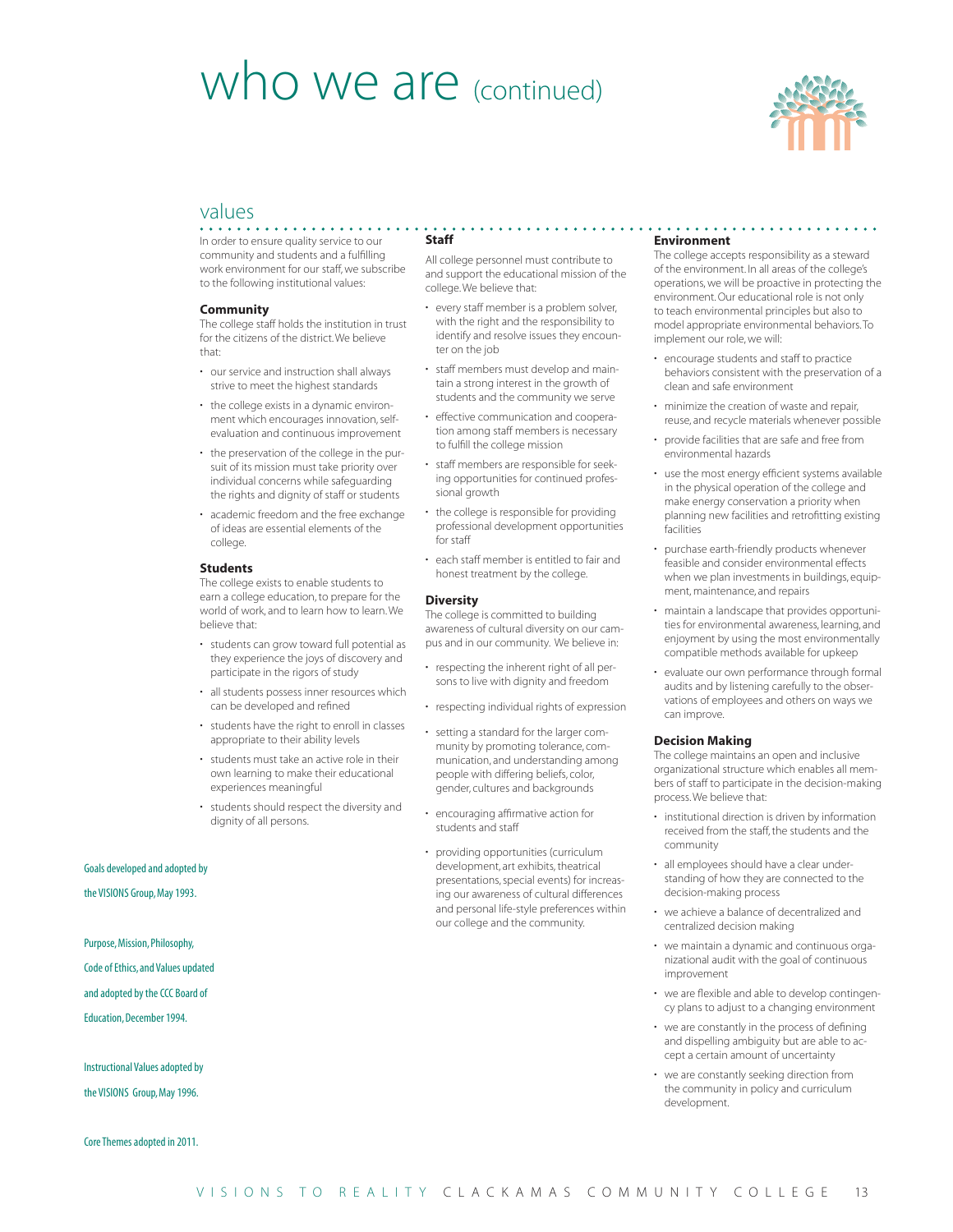

### mission statement (continued)

### Instruction

Instruction is central to the mission of the college. We foster a climate that is supportive of students and instructors as key components of the learning process. We seek to develop and maintain opportunities, resources and strategies that support flexible, responsive instruction to meet diverse and changing student needs in a rapidly evolving educational environment. To accomplish an effective strategic plan for instruction, we recognize the core values that guide our choice of opportunities, and we outline our current priorities as future guides for action. We value:

- local departmental autonomy and academic freedom as indicative of a supportive environment for teaching
- response to a changing student profile that emphasizes learner-centered teaching, personalized instruction, and a variety of teaching and learning styles
- diversity in instructional programs and offerings that educate the whole student
- leadership of faculty, together with staff and students, in instructional planning
- interdisciplinary and college-wide sharing, communication and teamwork
- challenging students and encouraging lifetime learning and responsible citizenry
- improved student access and success through annual planning and sound student placement
- appropriate use of technology in support of instructors and instruction
- innovation, risk-taking and dissent in the pursuit of quality instruction
- a focus on quality rather than growth
- balancing productivity with the need for faculty and curricular development time
- continued development of connections between the college and our educational and business partners
- maintaining a climate that supports "us" rather than "us/them."

## glossary of terms

### BUDGET GUIDELINES

Road map for budget process, with values, priorities and processes. Designed to set yearly budget direction and identify limitations on department budget requests. Bridge long-term and short-term planning by identifying budget specifics.

### STRATEGIC FINANCIAL FORECAST

The planning tool the college uses to project financial scenarios and to communicate to campus the college's budget future.

### CCC INSTITUTIONAL GOALS

Designed to set the college's basic direction and define the college's core values in order to accomplish our mission. The goals are reviewed periodically and are meant to be long-term.

### STRATEGIC PRIORITIES

Major college priorities set annually which will receive organizational focus and budget priority.

### DEPARTMENTAL PLANNING TEMPLATE

Outline for departments to set or update basic mission and expected outcomes, assess outcomes progress, identify key issues, recommend college-wide priorities, and develop improvement plans.